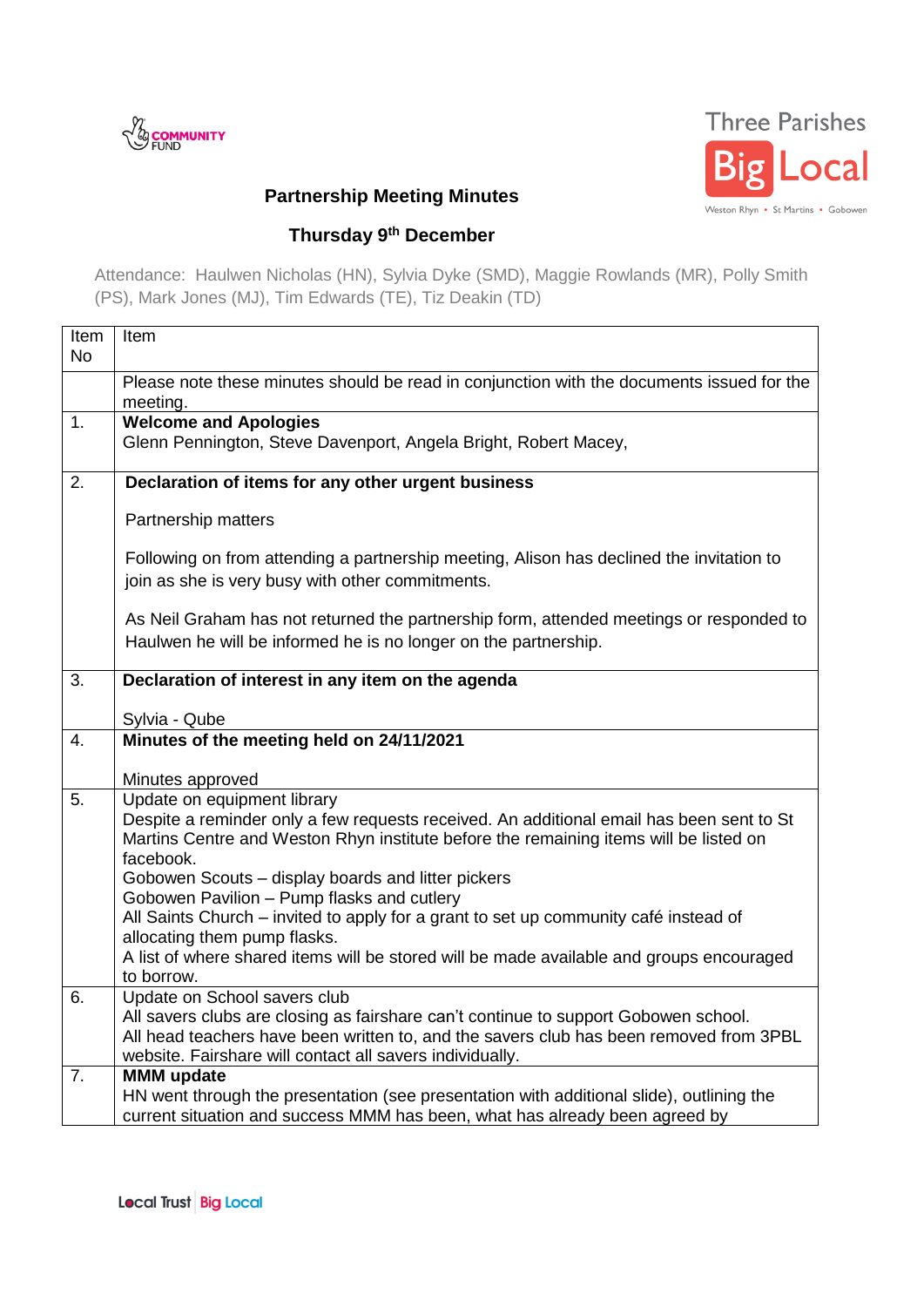partnership, and what decisions need to be made in order to explore asking Qube to carry on running MMM beyond 2022 for 3PBL. These include the following suggestions:

- Monitoring to be via an annual report in the 3 village magazines.
- Removal of the caveat that restricts the money to only being available if funding is found.
- Agreement that the 3PBL area keeps a level of service, and authorisation for HN and TE to go away and develop this so we can give Qube clear direction.

Concerns raised

- an annual report insufficient as its only one-way information rather than involving the residents.
- Taking the service away from the 3 parishes is back to the situation when this was started – it needs to be accessible.
- Wanting to know from Qube what their plans are, how much money they're applying for etc.
- Question if its money laundering if using money originally allocated to Three Parishes outside of the area.
- Uncertainty of the vote agreeing to ask Qube to carry on MMM FOR 3PBL after 2022.
- TE unsure the money can be used like this will check as HN had previously been told by Local Trust it had.
- Making decisions about a 3PBL service without asking the residents what they want.
- Everyone agreed they want the MMM to continue past 2024 (which if we went directly with CA would be the potential end date, but needs clarification)
- Can't CA raise the funds for this to continue?
- Responses
	- Needs to be accessible for those who need it, not just based on location  $-$  some residents are working in towns, some residents have been displaced from the villages due to lack of affordable housing and now can't access the service.
	- The service wouldn't be taken away from 3PBL we need to give approval to develop agreement document and advise Qube what we are looking for so we still have a service, but one beyond 2024.
	- Vote took place in the extra meeting in September. 2 abstentions and 5 in favour.
	- We are ASKING Qube to take on this project and continue it. We are trying to make it an attractive proposal for them and give them clarity on the remit so we can put together a legally binding agreement.
	- Qube are NOT asking us for the money.
	- Would a report going to the Parish Councils as well in magazines be preferred? We as a 3PBL have voted to close so we cannot do the monitoring.
	- CA have already been asked if they could raise funding to continue this and they cannot.
	- If we don't want it to stop, and don't want Qube to continue it for us, what are the other options?

NOTE: As we were not quorate a vote can not be made, however a decision needs to be made as time is running out to find funding, sort out a transition, put plans in place for after 2022. (a reminder CA start their closedown plan from end May 2022; hence we must make a final decision in the January 2022 meeting, we ask everyone attend so we can discuss it with a quorate vote).